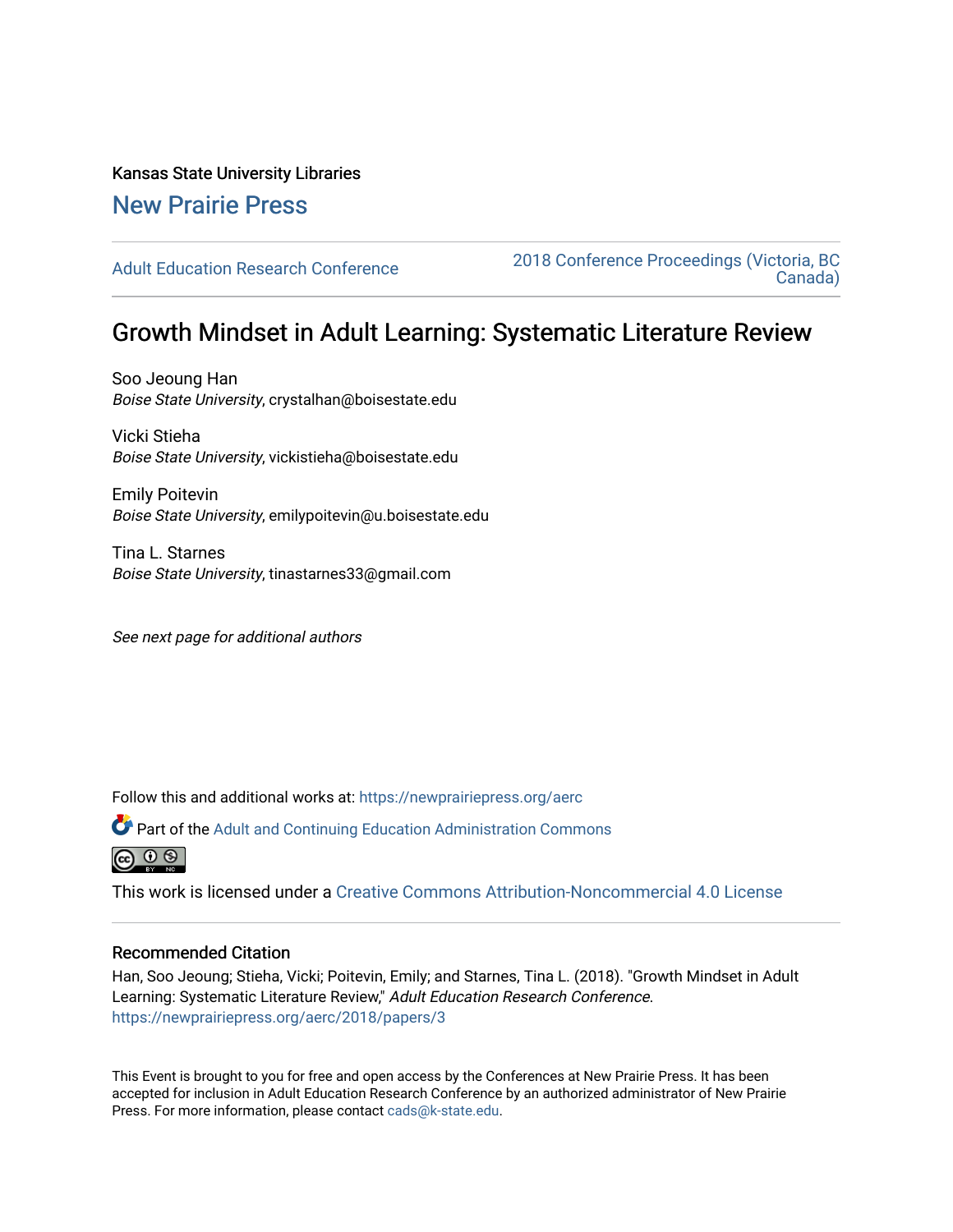# Author Information

Soo Jeoung Han, Vicki Stieha, Emily Poitevin, and Tina L. Starnes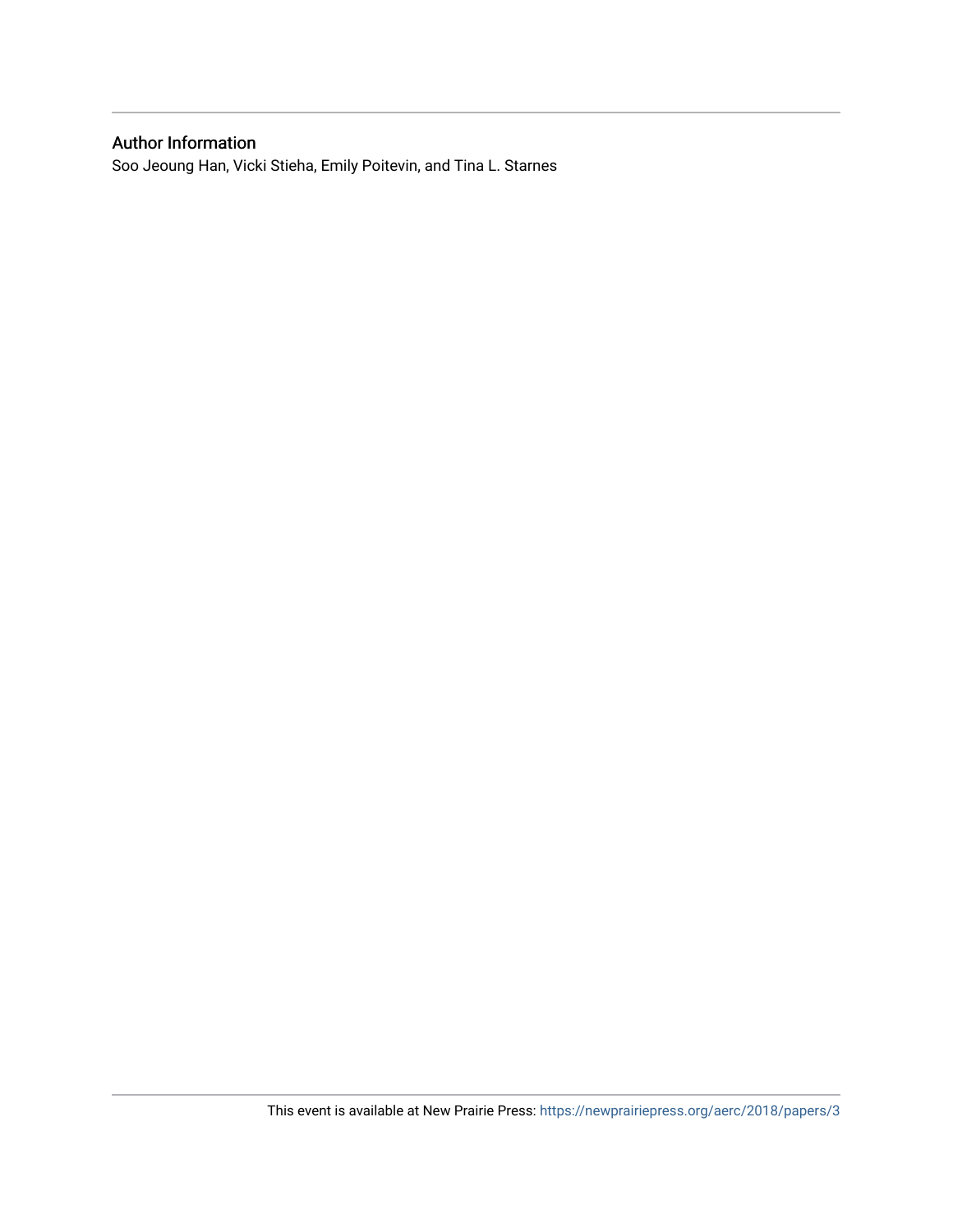# **Growth Mindset in Adult Learning: Systematic Literature Review**

Soo Jeoung Han, Vicki Stieha, Emily Poitevin & Tina L. Starnes Boise State University

**Abstract:** We conducted a systematic literature review on mindsets to understand how a growth mindset is conceptualized and investigated in adult learning scholarly work.

**Keywords**: growth mindset, individual mindset, team mindset, organizational mindset, implicit person theory

#### **Introduction**

Research has emphasized the importance of having a growth mindset to help individuals and companies continually adapt to an ever-changing environment. Originally coined by Carol Dweck, a growth mindset, based on implicit person theory (IPT), embodies the thought that there is always potential to develop intellect, to increase talent, and to adjust moral understandings (Dweck, 2006). Despite its popularity, there has not been a systematic literature review conducted in adult learning scholarly work. We have addressed this gap, detailing empirical investigations of individual, team, and organizational mindset research in different disciplines.

#### **Problem Statement and Significance**

Mindset has been studied most extensively in K-12 educational settings and to a lesser extent in higher education, workplace learning, and adult education. Most empirical studies have been built on findings regarding the malleability of mindset through interventions helping students understand that intelligence can be developed. The majority of findings are related to academic outcomes, such as mathematic performance, reading test scores, and higher grades overall (e.g., Blackwell, Trzesniewski, & Dweck, 2007). Indeed, Dweck's work is highly cited in education; the Web of Science database includes 9757 references citing studies of "implicit person theories" as well as "mindset." It would be expected that mindset theory would expand into adult and workplace learning as well.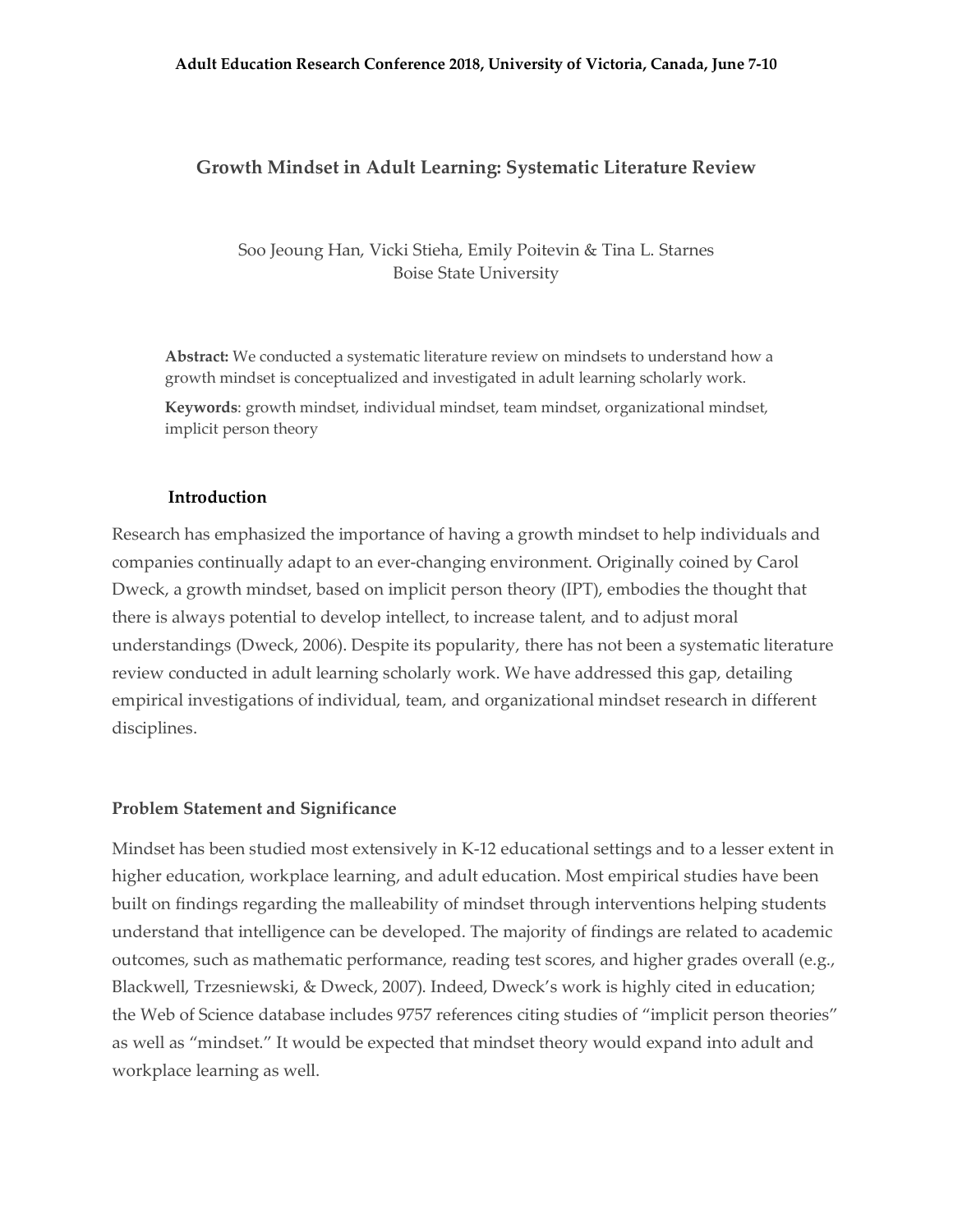# **Research Purpose and Design**

Our interest is in discerning the ways that mindset is being investigated relative to adult learning and to better understand if there are shifts in the way the construct is conceptualized and investigated in comparison to the earlier literature which focuses on children and adolescents. Therefore, the purpose is to clarify the construct of mindsets and review the reported effects of mindsets at different levels (individual, team, and organization). Our focus is on adult populations and published empirical evidence. Therefore, our research questions are:

- 1. How have mindsets been conceptualized and measured in adult learners?
- 2. What settings for adult learning or development have been studied in mindset research?
- 3. What are the empirically identified effects of mindsets in workplaces and higher education?

# **Review of Literature**

We provide an overview of individual, team, and organizational mindsets. We searched the mindset literature to more closely examine the variables that coincide with mindset.

# **Mindset as a Self-theory**

Dweck and her colleagues originally investigated implicit person theory (Dweck & Leggett, 1988). An entity theorist sees abilities and intellect as fixed or inherent—entity theorists have a "fixed mindset." Those who believe that abilities and intellect expand with practice are called incremental theorists or those with a growth mindset (Dweck, 2006). As the body of literature expanded, the mindset construct grew to refer not only to intelligence but also creativity and attitudes toward relationships. Studies have explored how mindsets can impact adult learning in organizations. Mindsets have been found to have important implications, particularly when considering creativity because of the need for trial and error (Hüther, 2016). Interventions also demonstrate that mindsets can be changed for adult learners yielding positive learning outcomes (Aronson, Fried, & Good, 2002; Dweck, Walton, & Cohen, 2014).

# **Team Mindsets**

Popular use of the term "team mindset" conveys a collective expression of the individual mindset definitions discussed above. For example, "the cultural change that comes into play with DevOps is so key to the whole process that if you don't culturally change the team's mindset, it won't succeed" (Job, 2018). This definition of mindset connotes a group cultural belief, value set, or epistemology related to their creative projects. Given this type of popular discussion of team mindset, we sought to review how it has been empirically investigated.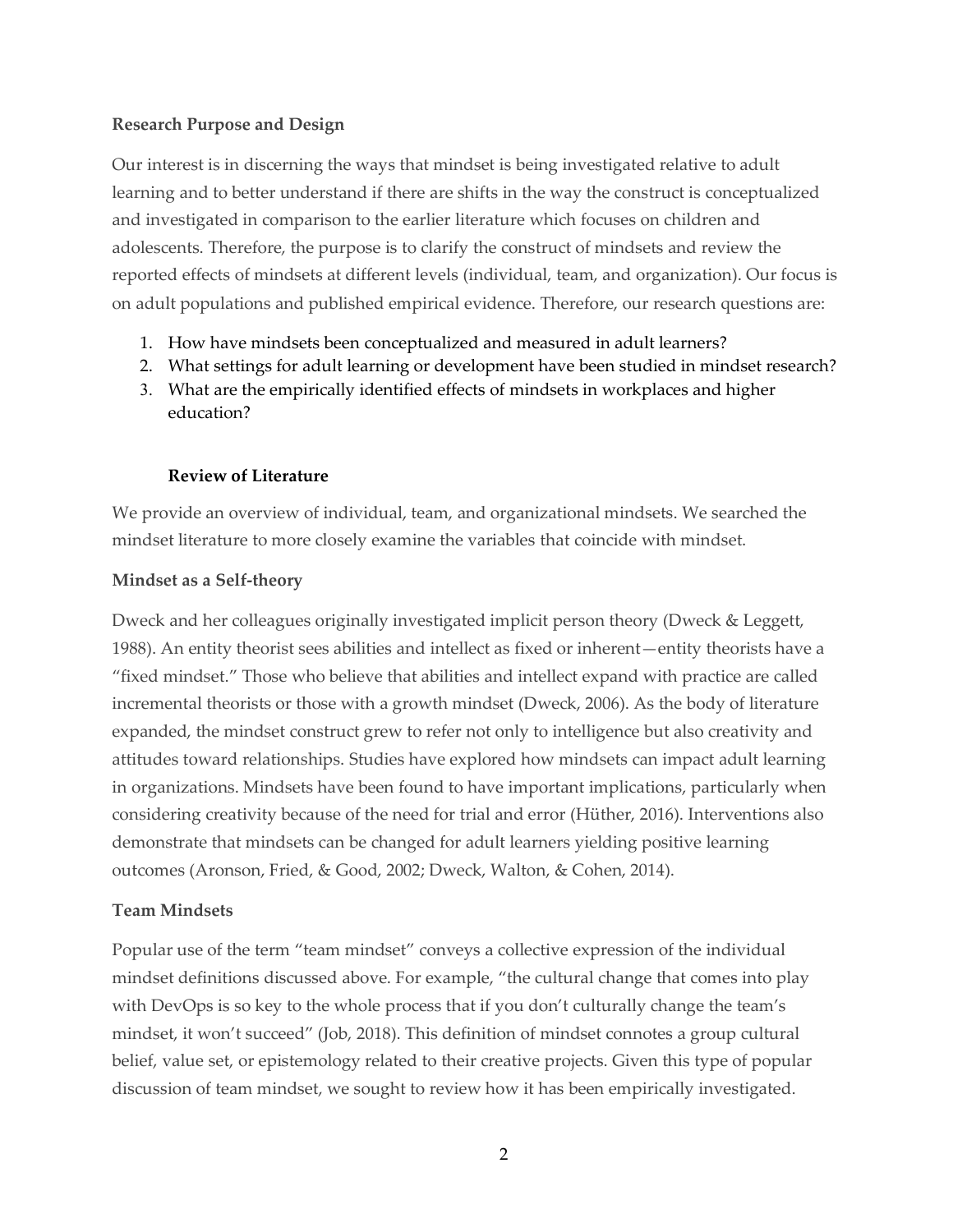## **Organizational Mindsets**

Organizational mindsets refer to "the belief that [the organization] and its workforce have about the nature of talent and ability" (Dweck et al., 2014, p. 2). "Culture of development" organizations enhance learning opportunities for their employees and help them develop greater skills and abilities. "Culture of genius" organizations, "worship" talent and "assert that employees either have it or they don't, when it comes to skills and learning capabilities" (Dweck et al., 2014, p. 2).

## **Methods**

To examine the effects of mindsets in different industries and universities, we systematically reviewed literature to identify previous empirical studies conducted in adult learning settings. Systematic reviews include clearly formulating the question, defining criteria, identifying relevant studies, appraising their quality, and summarizing the evidence by use of an explicit methodology (Moher, Tetzlaff, Tricco, Sampson, & Altman, 2007).

## **Search Process and Selection Criteria**

Our first step was to define the keywords and operators to use and identify the 11 databases to search. Initial searches testing the search string led to the final Boolean search string including "growth mindset" AND (employee OR organization OR workplace OR "higher education" OR college OR university) NOT (elementary OR K-12 OR K12 OR child\*) for each database. To support the selection processes, we established several criteria for inclusion and exclusion: a) published in peer-reviewed journals in English; b) full text c) published between 1993 and 2017; d) empirical studies examining the effects of mindsets; and e) exclude K-12 studies. The date range (1993-2017) captures citations of Dweck's work on implicit theories of intelligence which were referenced as early as 1993. We conducted our review in 2017.

Two authors conducted an independent first screening of titles, abstracts, and scanned the articles for the inclusion and exclusion criteria. The resulting studies included (number in parenthesis): ABI/Inform Collection (22), Academic Search Premier (10), Business Source Premier (4), Communication Source (1), Education Research Complete (13), PsycArticles (5), Psychological and Behavioral Sciences Collection (4), PsycINFO (14), ERIC (6), JSTOR (8), and Web of Science (15). This search of 11 databases yielded 102 articles. After removing book reviews (N=2), those not referencing Dweck (N=20), and those referencing elementary and secondary students (N=28), 52 articles remained; removing duplicates left 36 articles which we included in a full text review.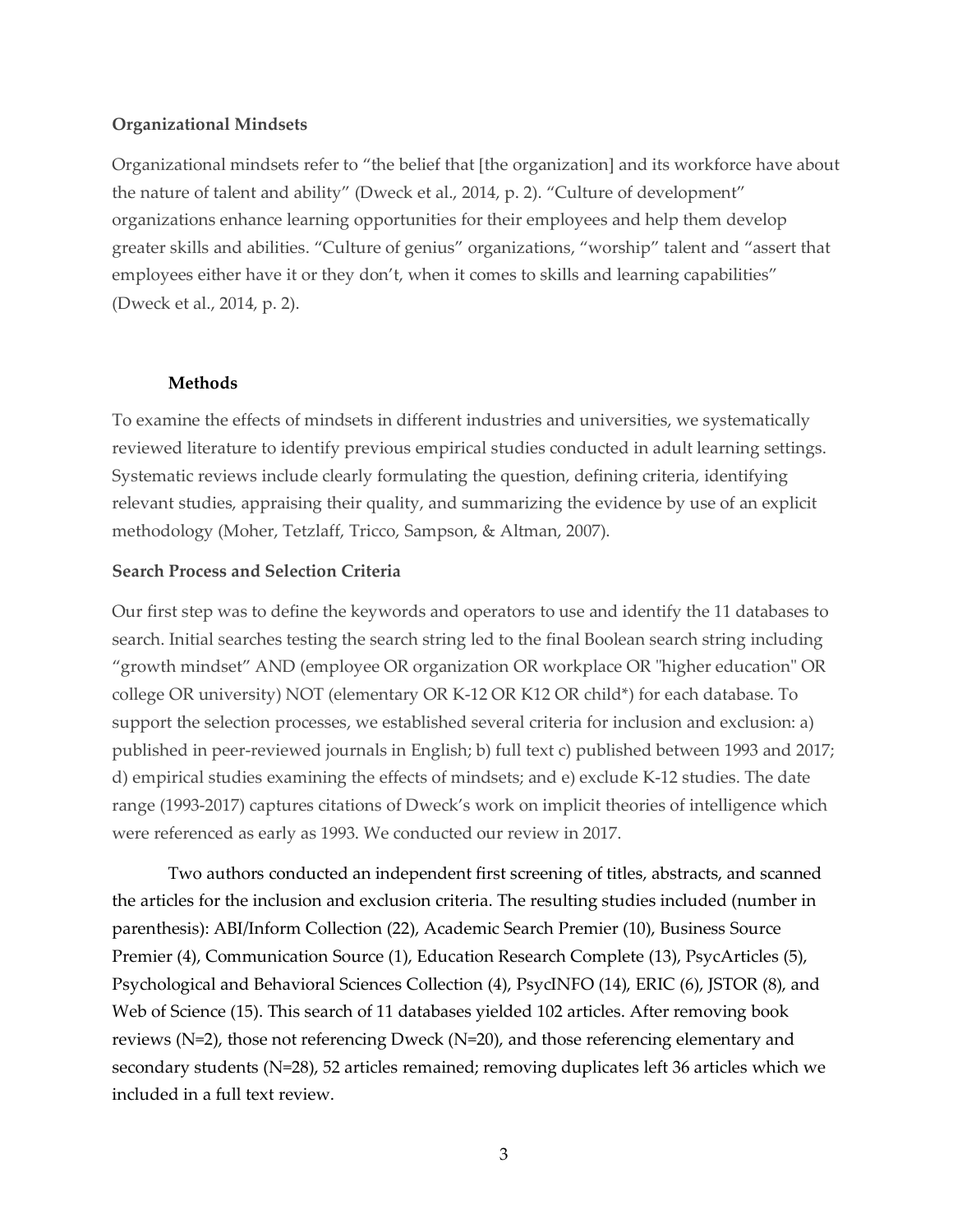#### **Review Procedures**

Prior to the full text review, we established two codes for acceptance based on the criteria discussed above and 6 codes with reasons to exclude a study. Two authors conducted the second stage of the full text review by applying the inclusion/exclusion codes discussed above to review 36 studies. We eliminated 18 articles during this rigorous review. We ultimately reached a consensus and selected 18 articles which we analyze briefly below in the findings.

#### **Findings**

To answer the research question of how mindsets have been conceptualized and measured in previous studies, we found that, subsequent to Dweck and Leggett's (1988) identification of the connection between a child's implicit theory of intelligence and motivation to learn, the concept of mindset has been explored with an ever-broadening array of variables. Researchers have explored human "core qualities" (Dweck, 2012) and the connection between mindset and evaluation of others (Gutshal, 2013; Heslin & VandeWalle, 2008; Ozduran & Tanova, 2017), leadership (Bloch, Brewer, & Stout, 2012; Dweck, 2012; Özduran & Tanova, 2017), creativity (Gheith, & Aljaberi, 2017; Hass, Katz-Buonincontro, Reiter-Palmon, 2016; Holm, 2015), resistance to setbacks or demonstrating resilience (Aditomo, 2014; Keena, 2015), bolstering mindfulness (Holm, 2015; Lindsay, Kirby, Dluzewska, & Campbell, 2015), and proficiency at game play (Lee, Heeter, Magerko, & Medler, 2012). All 18 articles included in this review draw upon a conceptualization of the term mindset that is consistent with that of Dweck and associates. These conceptualizations of mindset are rooted in at least two statuses: growth and fixed. While 12 of the articles define mindset through dualist terms (growth or fixed), four define it as a scale (growth to fixed) and one offers no specific definition of mindset. Thus, there is a certain degree of consistency for looking at the construct of mindset.

We examined the research settings of mindset in terms of countries and industries where the research was conducted. Almost 55% of the research was conducted in university settings, while other settings included hotels, government organizations, real estate and investment offices and one prison. 19 country locations were reported and 22 organizations were reported, as some studies were conducted in multiple countries and multiple organizations. Geographically, investigations of mindset have spread from North America to Europe (four studies), Asia (three studies), and Oceana (one study) making this topic an international one. The research we studied occurred primarily in 2012-2017, with an outlier in 2008. Of the 17 studies, 59% of them took place between 2015 and 2017, with the remaining 41% occurring between 2008 and 2014.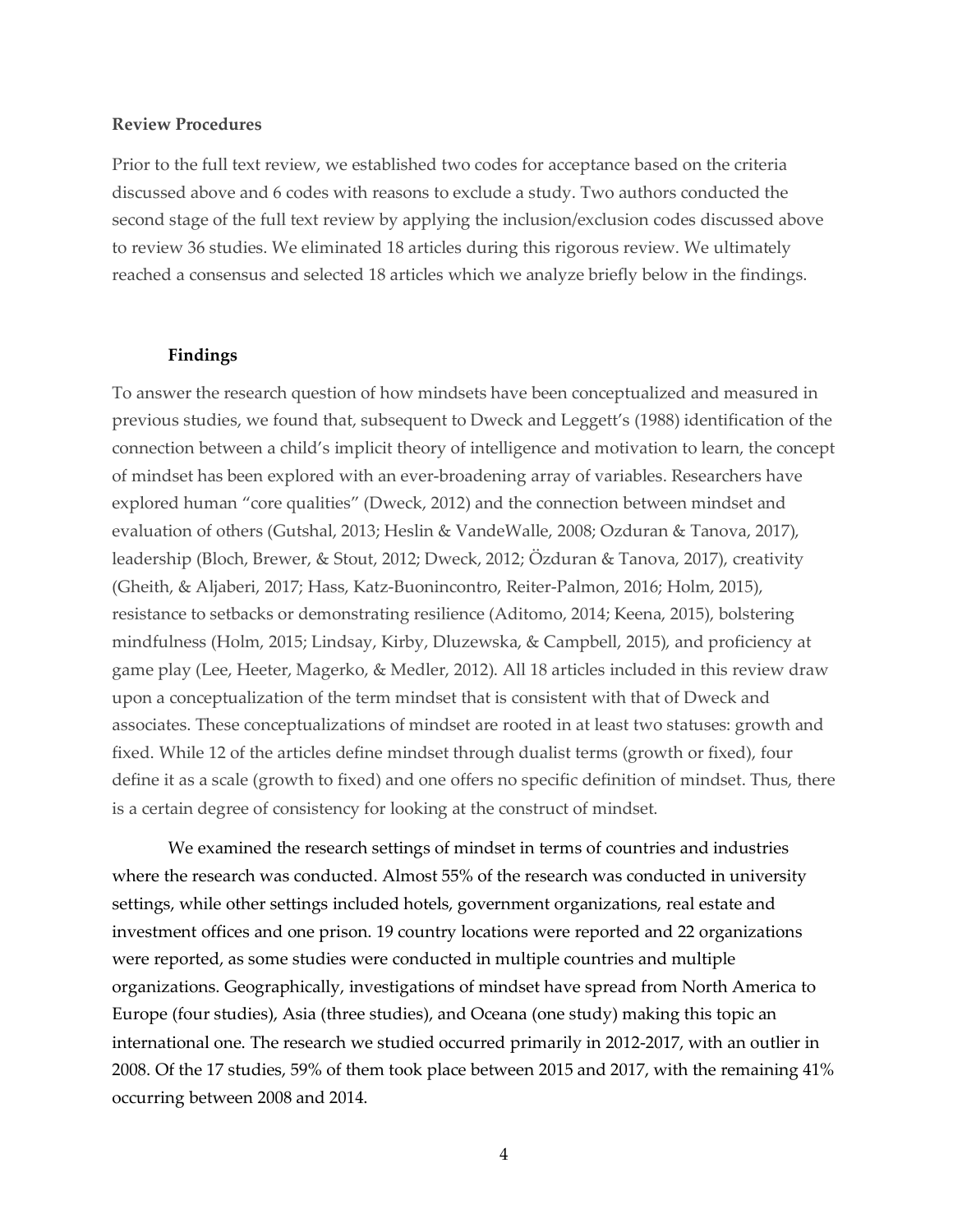Growth mindset implications have been tested and investigated in various organizations. In regard to adult academic outcomes, individuals' growth mindsets were positively associated with improved academic performance (Ravenscroft, Waymire, & West, 2012; Pennington & Heim, 2016), seeking difficult challenges (Lee et al., 2012), enhanced motivation for academic goals (Aditomo, 2015; Gheith & Aljaberi, 2017), and reviewing feedback (Lee et al., 2012; Forsythe & Johnson, 2017). Outside academia, growth mindset enhances creativity (Holm, 2015), improves relationships and willpower (Dweck, 2012), reduces stress and increases well-being (Holm, 2015; Lindsay et al., 2015), and reduces life dissatisfaction (Waithaka, Furniss, & Gitimu, 2017).

Although few researchers focused on team and organizational levels of mindsets, we found implications for team mindsets and organizational mindsets from several studies (Pennington & Heim, 2016; Gutshall, 2013; Bloch et al., 2012; Hanson, Bangert, & Ruff, 2016; Özduran, & Tanova, 2017). For example, participants reported a weaker growth mindset when they were tested under stereotype threat and in single-sex groups (Pennington & Heim, 2016), indicating the importance of group dynamics to stereotype threat. Negative gender-maths stereotypes, pertaining to women's social identity, may hamper a growth-ability mindset (Pennington & Heim, 2016). Another study by Gutshall (2013) illustrates the importance of team members' belief on others. Gutshall's (2013) research exposes the connection between teachers' beliefs about the general ability to grow or change and his or her likelihood to view an individual student's ability in a similar manner. Other studies that suggest collective or group mindsets focus on leadership mindset (Bloch et al., 2012) and managers' mindset (Özduran, & Tanova, 2017). Collectively, these studies suggest a relationship between individual and group or team mindset. Findings indicate that leaders can influence others' mindsets and outcomes. Hanson, Bangert, and Ruff (2016) also investigated the way that a principal's mindset impacted the school's growth mindset.

## **Discussions**

Researchers are developing and validating instruments and defining correlations between mindset and other constructs to help us better understand mindset's antecedents and precedents. It should be noted that Dweck and associates developed multiple implicit theory scales; most use a 6 point design ranging from strongly agree to strongly disagree. They discard scores between 3-4 leaving a tendency toward fixed (entity) beliefs and growth (incremental) beliefs (Chiu, Hong, & Dweck, 1997). We have some concern about the level of fidelity in instruments and analytical methods which have been validated in published research studies by Dweck and colleagues in five publications (Dweck, 2000). Articles cite websites and even

5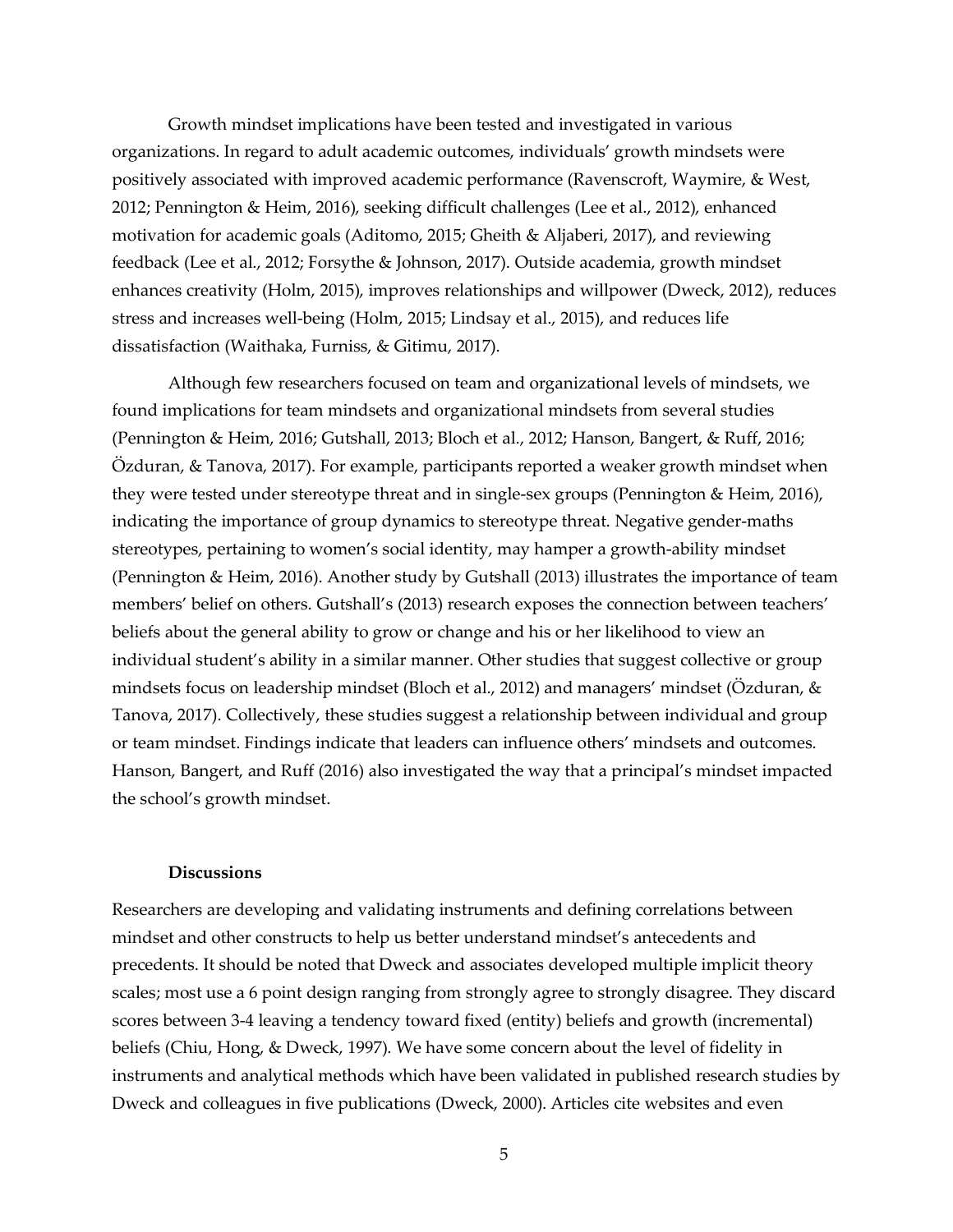Dweck's popular book, *Mindset: The New Psychology of Success* rather than following analytical methods which have been reported in peer reviewed publications. Furthermore, six of the quantitative methods studies failed to indicate that they followed the recommended analytical approach or provide their own validity and reliability data.

There remains a narrowness to the literature on mindset. We found that most mindset research was conducted with college students in universities. While findings are being extended to workplaces, more studies should be done outside universities, examining employees' and managers' mindsets. Ten studies were conducted outside the U.S. and suggest that there is growing interest in adult learner mindset internationally and an opportunity for expanding inquiry in diverse settings. It also appears that the amount of studies in this area of research is increasing, which is in line with our suggestion of growing interest in mindsets and coincides with our recommendation of conducting more studies in workplaces.

While individual mindset research expands in workplace settings, very limited research has focused on team-level mindsets. Yet, increasingly high performance workplaces are defined as collaborative and teamwork is a valued cross-cutting skill (Beyerlein & Han, 2017). In two studies, we found that one's view and mindset about his/her team members can change the performance outcome (Gutshall, 2013; Özduran, & Tanova, 2017). On the other hand, the environment (team or organizational level) has a big impact on mindsets as well. Despite this, we found that most authors examined the individual level of analysis when identifying the effect of growth and fixed mindset. This shows a lack in team or organizational mindset point of views.

#### **Implications for Practitioners and Future Research**

This systematic literature review provides a list of research studies that have been conducted with adults in universities and in other work settings. These studies can provide a starting point for adult educators to use as they develop and document interventions to encourage individuals and teams to embrace growth mindset. For example, workplace initiatives can encourage a small group discussion or a training session about how mindsets impact adults as professionals and educators, and how each group might explore ways to be more learningfocused and open-minded toward growth.

Secondly, scant research on team mindset suggests an opportunity to conduct empirical research with adult learners and validate whether the team mindset is a unique construct or if it is an aggregated mindset of individuals. Scholars also need to examine how the team mindset can impact organizational outcomes, considering differences between team and individual outcomes and whether team mindset interventions foster individual development towards a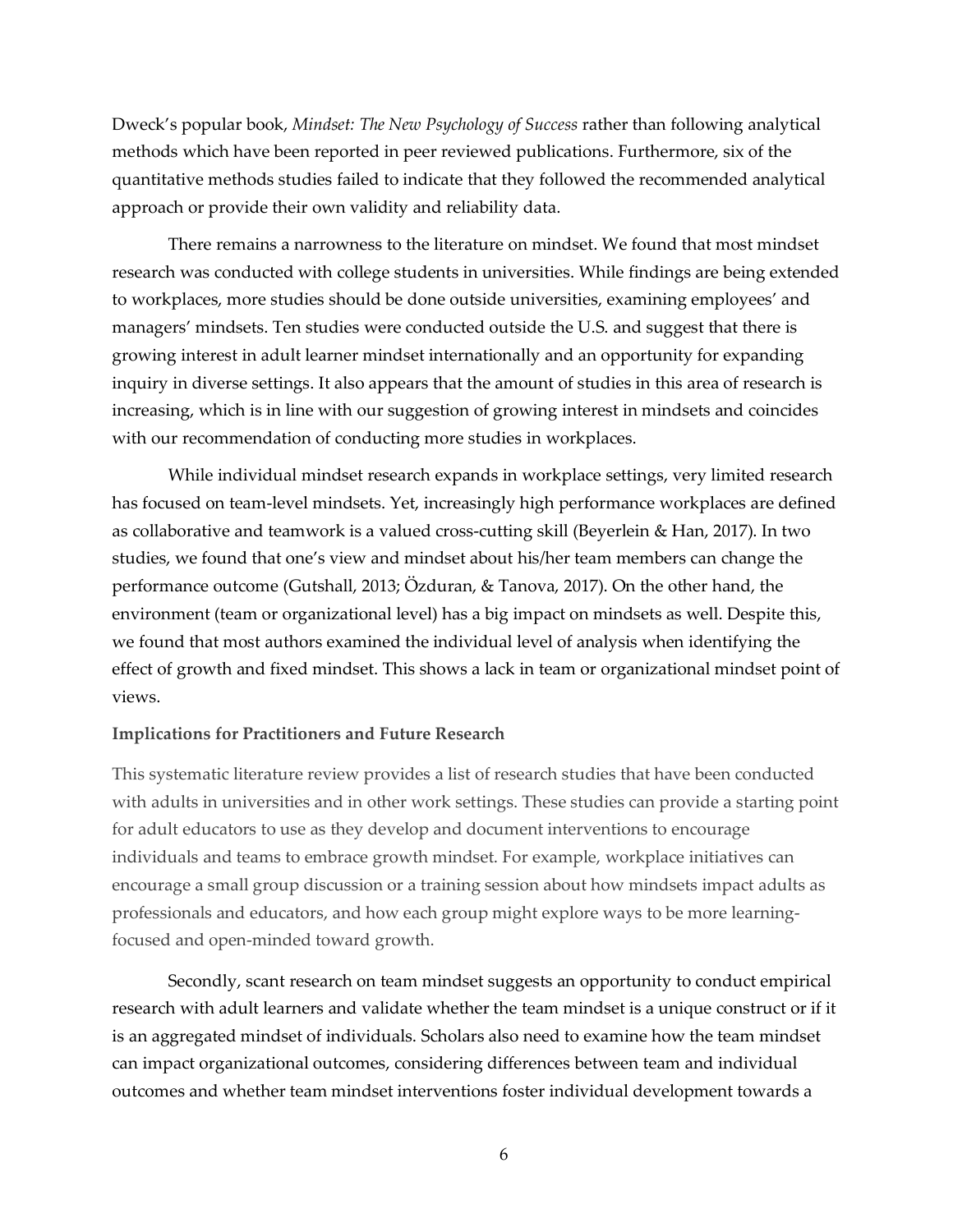growth mindset. Finally, we found a variety of cases of applying mindset principles (e.g., inmates, teachers, students, employees, and managers), but most of them were student-focused studies. Future researchers can expand the research to examine the effects of mindsets in more diverse workplace settings.

## **References**

- Aditomo, A. (2015). Students' response to academic setback: 'Growth mindset' as a buffer against demotivation. *International Journal of Educational Psychology*, *4*(2), 198-222. http://dx.doi.org/10.17583/ijep.2015.1482
- Aronson, J., Fried, C. B., & Good, C. (2002). Reducing the effects of stereotype threat on African American students by shaping theories of intelligence. *Journal of Experimental Social Psychology*(38), 113-125. https://doi.org/10.1006/jesp.2001.1491
- Beyerlein, M., & Han, S. J. (2017). The STEM project team as a student developed learning environment and its urgency: The urgent need for teamwork capability in the 21st century economy. In N. A. Alias & J. E. Luaran (Eds.), *Student-driven learning strategies for the 21st century classroom* (pp. 44-60). Hershey, PA: IGI Global. doi: 0.4018/978-1-5225- 1689-7.ch004
- Blackwell, L. S., Trzesniewski, K. H., & Dweck, C. S. (2007). Implicit theories of intelligence predict achievement across an adolescent transition: A longitudinal study and an intervention. *Child development*, *78*(1), 246-263. https://doi.org/10.1111/j.1467- 8624.2007.00995.x
- Bloch, J., Brewer, P. C., & Stout, D. E. (2012). Responding to the leadership needs of the accounting profession: A module for developing a leadership mindset in accounting students. *Issues in Accounting Education, 27,* 2, 525-554. https://doi.org/10.2308/iace-50125
- Chiu, C., Hong, Y., & Dweck, C. S. (1997). Lay dispositionism and implicit theories of personality. *Journal of Personality and Social Psychology, 73*(1), 19-30. http://doi.org/10.1037/0022-3514.73.1.19
- Dweck, C. S. (2006). *Mindset: The new psychology of success*. New York: Ballantine.
- Dweck, C. S. (2012). Mindsets and human nature: promoting change in the Middle East, the schoolyard, the racial divide, and willpower. *The American Psychologist, 67,* 8, 614-22. http://dx.doi.org/10.1037/a0029783
- Dweck, C. S., & Leggett, E. L. (1988). A social-cognitive approach to motivation and personality. *Psychological review*, *95*(2), 256.
- Dweck, C. S., Walton, G., & Cohen, G. L. (2014). Academic tenacity: Mindsets and skills that promote long-term learning. Retrieved from https://ed.stanford.edu/sites/default/files/manual/dweck-walton-cohen-2014.pdf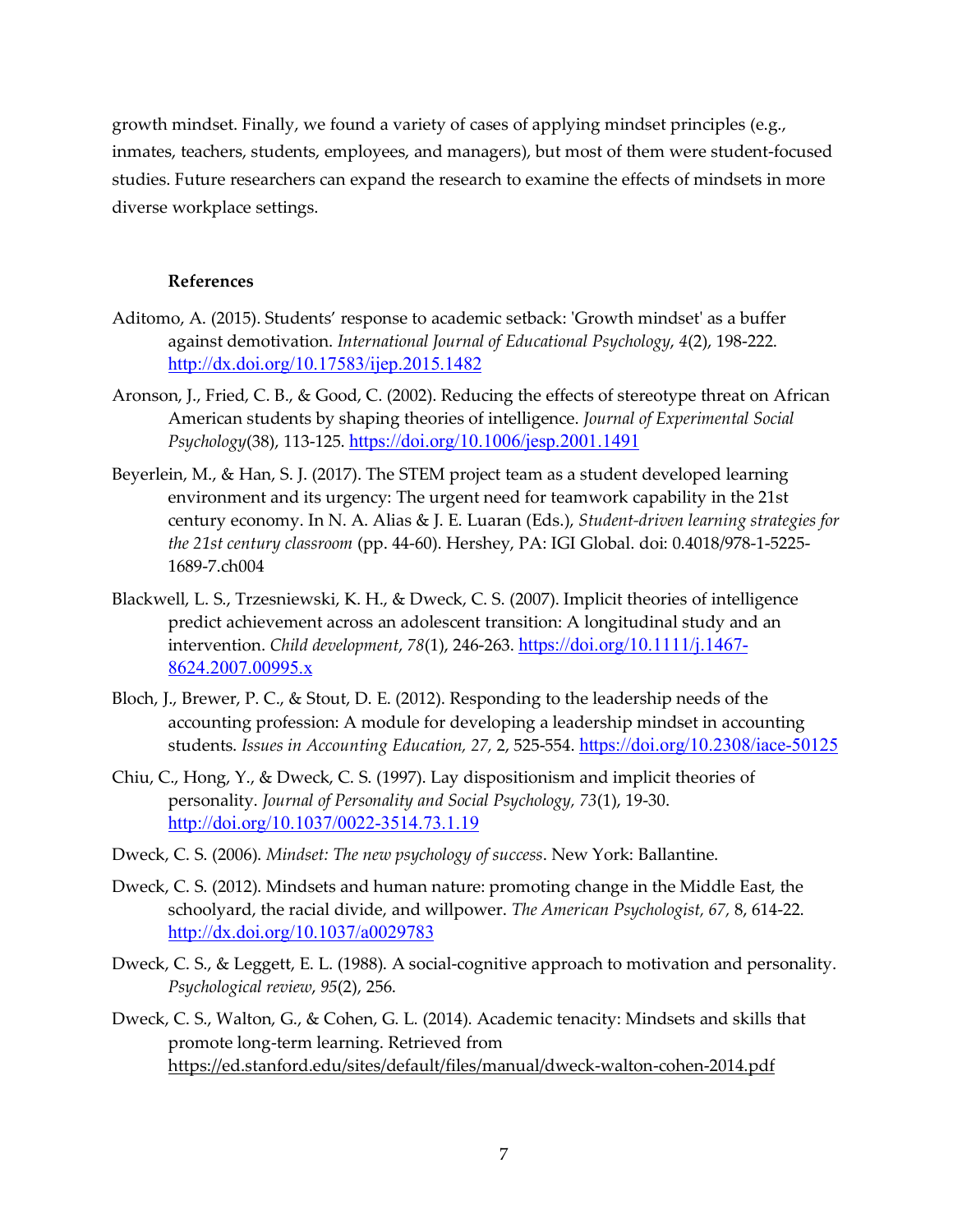- Forsythe, A., & Johnson, S. (2017). Thanks, but no-thanks for the feedback. *Assessment & Evaluation in Higher Education*, *42*(6), 850-859. https://doi.org/10.1080/02602938.2016.1202190
- Gheith, E., & Aljaberi, N. M. (2017). The Effectiveness of an interactive training program in developing a set of non-cognitive skills in students at university of petra. *International Education Studies*, *10*(6), 60. https://doi.org/10.5539/ies.v10n6p60
- Gutshall, C. A. (2013). Teachers' mindsets for students with and without disabilities. *Psychology in the Schools, 50,* 10, 1073-1083. https://doi.org/10.1002/pits.21725
- Hanson, J., Bangert, A., & Ruff, W. (2016). Exploring the relationship between school growth mindset and organizational learning variables: Implications for multicultural education. *Journal of Educational Issues*, *2*(2), 222-243. http://dx.doi.org/10.5296/jei.v2i2.10075
- Hass, R. W., Katz-Buonincontro, J., & Reiter-Palmon, R. (2016). Disentangling creative mindsets from creative self-efficacy and creative identity: Do people hold fixed and growth theories of creativity. *Psychology of Aesthetics, Creativity, and the Arts, 10, 4, 436-446*. http://dx.doi.org/10.1037/aca0000081
- Heslin, P. A., & VandeWalle, D. (2008). Managers' implicit assumptions about personnel. *Current Directions in Psychological Science, 17,* 3, 219-223. https://doi.org/10.1111/j.1467- 8721.2008.00578.x
- Holm, Marie. (2015). Cultivating alternate mindsets to enhance organisational well-being and creativity. *International Journal of Business & Economic Development, 3,* 2, 47-66. Retrieved from http://libproxy.boisestate.edu/login?url=https://search-proquestcom.libproxy.boisestate.edu/docview/1746598155?accountid=9649
- Hüther, G. (2016). Brainwash Innovation starts in the mind. *Developing Leaders, 23*, 38-42.
- Job, A. (2018). Is your enterprise at warp speed? Retrieved from https://www.itweb.co.za/content/LPwQ5Mlyp1QqNgkj.
- Keena, L., & Simmons, C. (2015). Rethink, reform, reenter: An entrepreneurial approach to prison programming. *International Journal of Offender Therapy and Comparative Criminology*, *59*(8), 837-854. https://doi.org/10.1177/0306624X14523077
- Lee, Y. H., Heeter, C., Magerko, B., & Medler, B. (2012). Gaming mindsets: Implicit theories in serious game learning. *Cyberpsychology, Behavior and Social Networking, 15,* 4, 190-4. https://doi.org/10.1089/cyber.2011.0328
- Lindsay, K., Kirby, D., Dluzewska, T., & Campbell, S. (2015). 'Oh, the places you'll go!': Newcastle Law School's partnership interventions for well-being in first year law. *Journal of Learning Design, 8,* 2, 11-21. Retrieved from https://files.eric.ed.gov/fulltext/EJ1074672.pdf
- Moher, D., Tetzlaff, J., Tricco, A. C., Sampson, M., & Altman, D. G. (2007). Epidemiology and reporting characteristics of systematic reviews. *PLoS medicine*, *4*(3), e78. https://doi.org/10.1371/journal.pmed.0040078